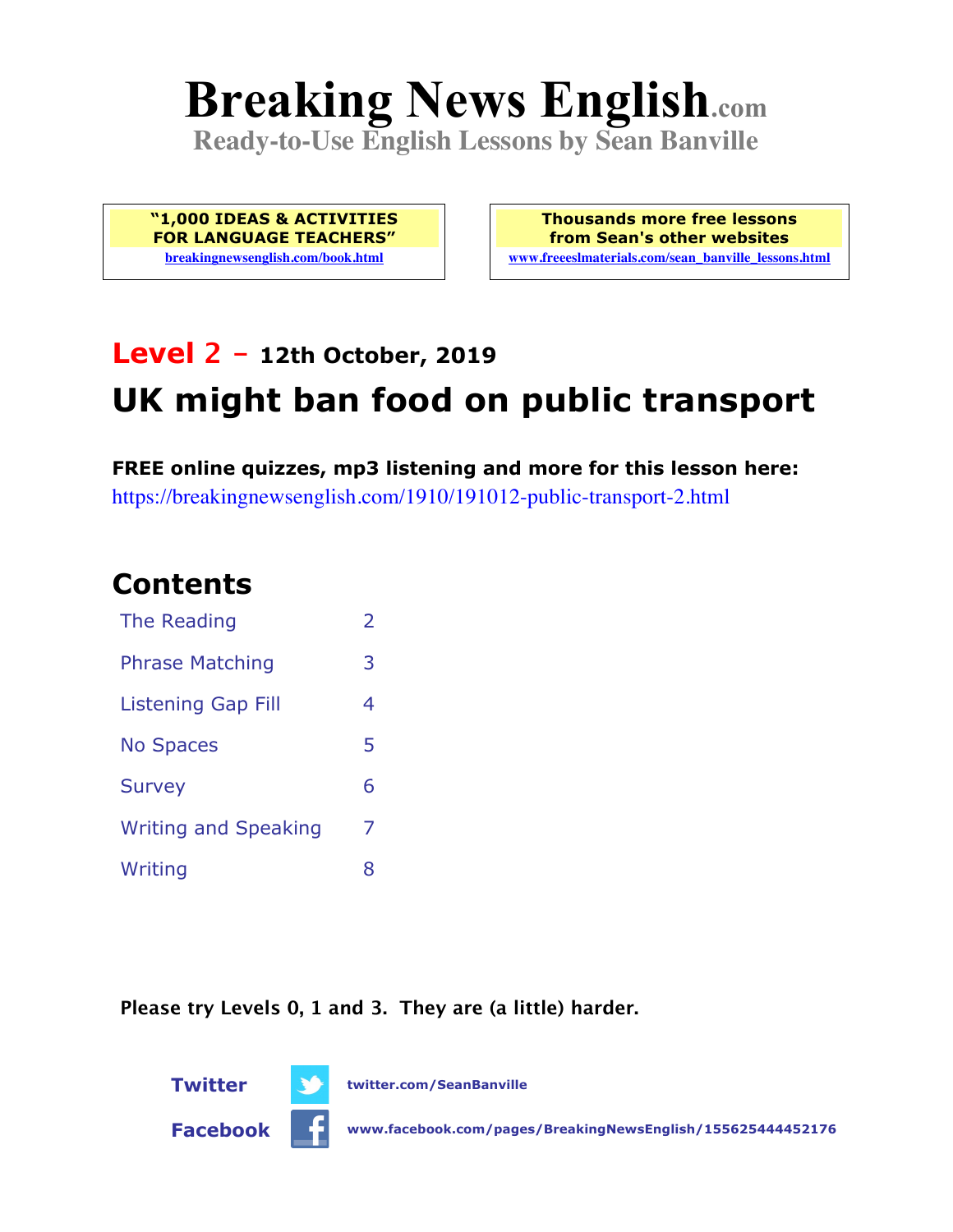#### **THE READING**

From https://breakingnewsenglish.com/1910/191012-public-transport-2.html

The UK government is thinking about banning food and drink on public transport. The plan is to ban eating and drinking on trains and buses. It is not popular with people. They say governments should not control what people can eat and drink on public transport. Many people said it is an example of the UK becoming a "nanny state" - a country that wants to control people's lives. The UK's Chief Medical Officer said the plan was necessary to help halve obesity in children by 2030. It is also to help people make healthier lifestyle choices.

The medical officer said there are two times more overweight schoolchildren today than 30 years ago. She said: "Today's children are drowning in a flood of unhealthy food and drink options." She said this is made worse because children do not get sufficient exercise. She added: "We must go further and faster." The UK also wants a ban on fast food at soccer games. Many travelers are angry. A nurse said the transport ban would make her life worse. She said: "I often work 12 hours without a break and I need a sandwich on the train on my way home from work."

Sources: https://www.**thesun.co.uk**/news/10103210/match-pies-eating-on-buses-ban/ https://**metro.co.uk**/2019/10/10/eating-on-public-transport-should-be-banned-says-chief-medicalofficer-10892079/ https://www.**independent.co.uk**/news/uk/home-news/food-drink-public-transport-child-obesitycalorie-soft-tax-vat-train-bus-a9149431.html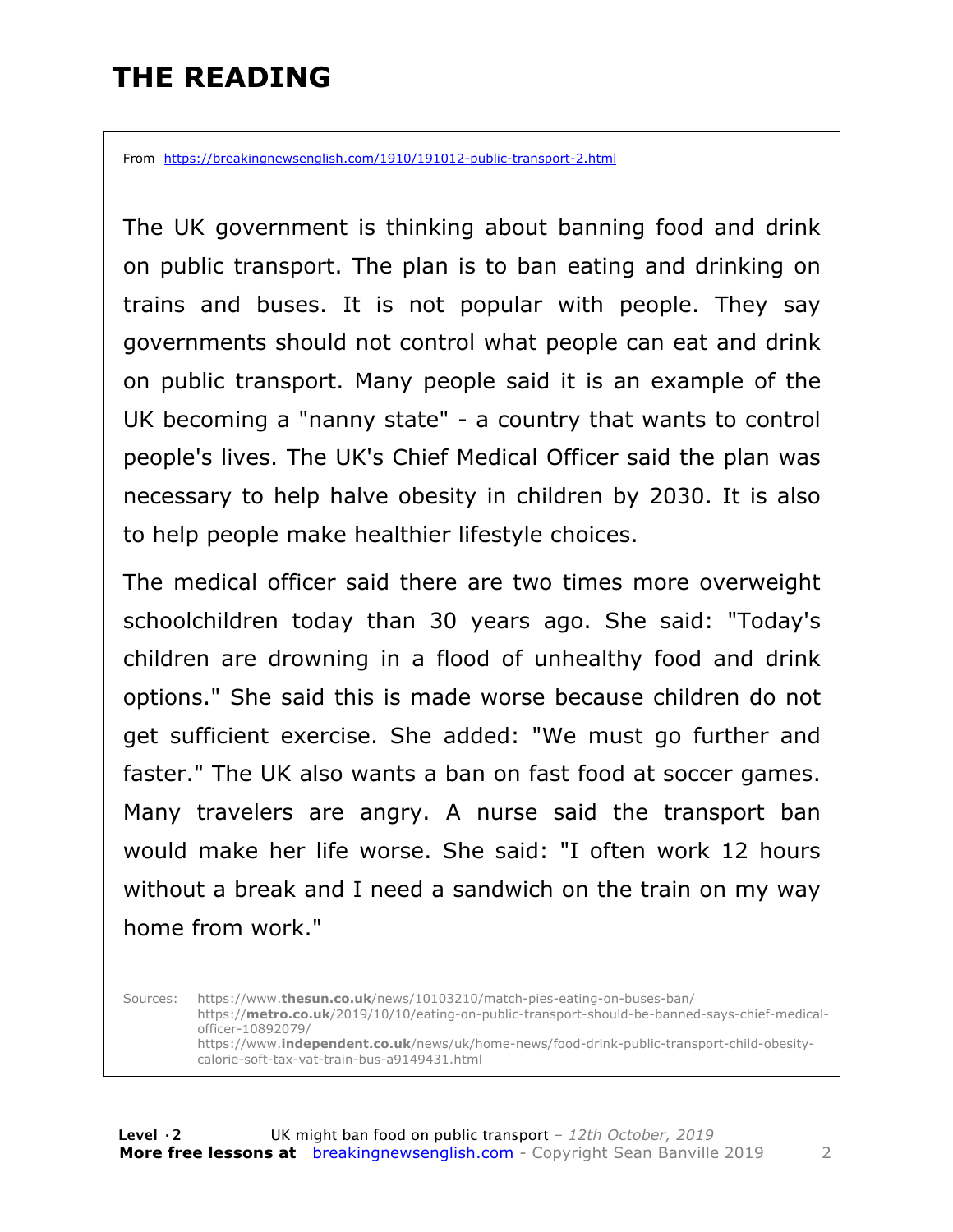## **PHRASE MATCHING**

From https://breakingnewsenglish.com/1910/191012-public-transport-2.html

#### **PARAGRAPH ONE:**

| 1. banning food and                |    | a. can eat and drink |
|------------------------------------|----|----------------------|
| 2. It is not popular with          |    | b. in children       |
| 3. control what people             | c. | necessary            |
| 4. a nanny                         | d. | people               |
| 5. a country that wants to control |    | e. lifestyle choices |
| 6. the plan was                    | f. | state                |
| 7. halve obesity                   | q. | drink                |
| 8. help people make healthier      | h. | people's lives       |

#### **PARAGRAPH TWO:**

| 1. children are drowning in a flood | a. without a break   |
|-------------------------------------|----------------------|
| 2. children do not get sufficient   | b. faster            |
| 3. We must go further and           | c. home from work    |
| 4. The UK also wants a ban          | d. exercise          |
| 5. Many travelers                   | e. her life worse    |
| 6. the transport ban would make     | f. of unhealthy food |
| 7. I often work 12 hours            | g. are angry         |
| 8. on my way                        | h. on fast food      |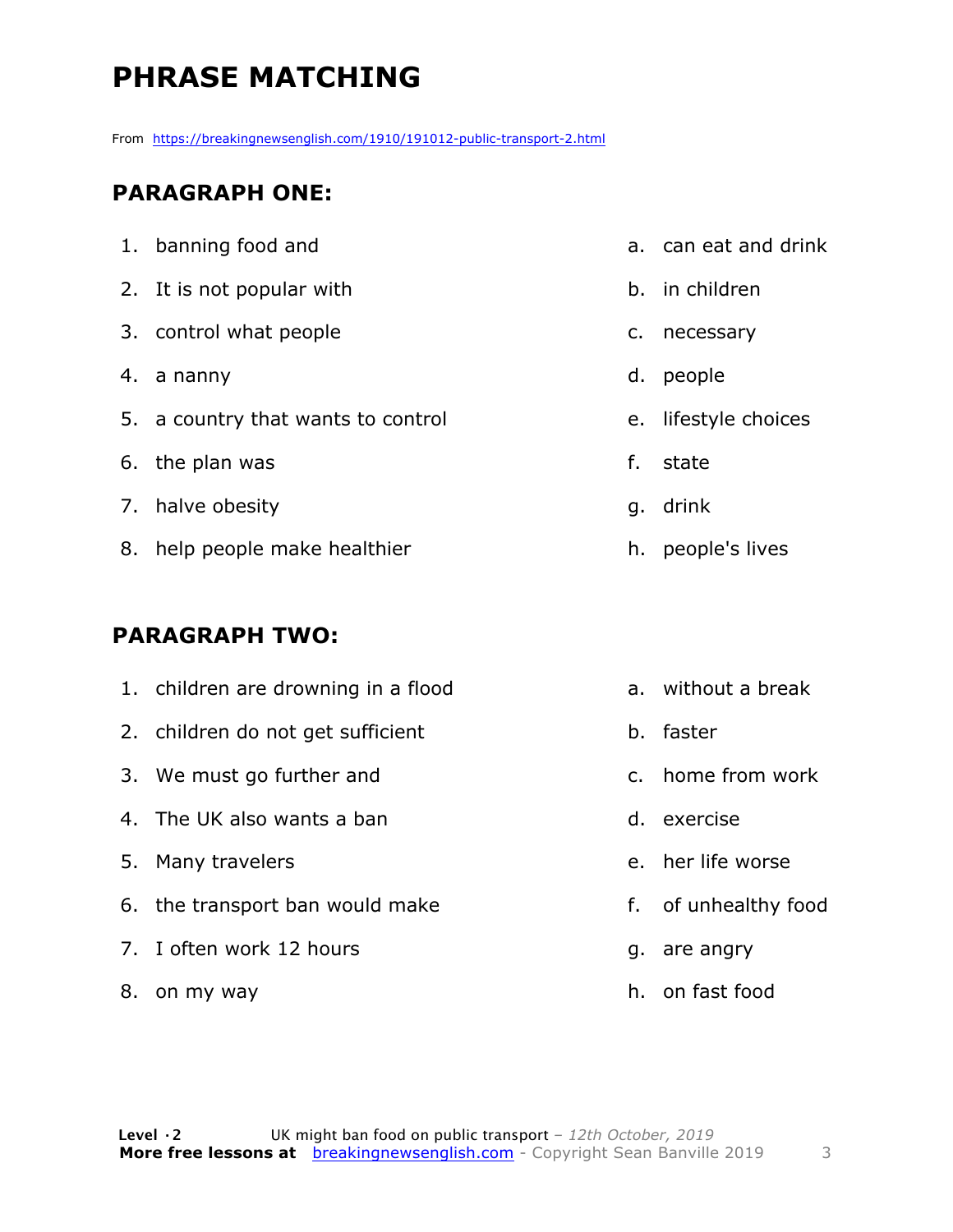#### **LISTEN AND FILL IN THE GAPS**

From https://breakingnewsenglish.com/1910/191012-public-transport-2.html

The UK government  $(1)$  and  $(2)$  banning food and drink on public transport. The plan  $(2)$ eating and drinking on trains and buses. It is not popular with people. They say governments (3) \_\_\_\_\_\_\_\_\_\_\_\_\_\_\_\_\_\_\_\_\_\_\_\_\_ what people can eat and drink on public transport. Many people said it is (4) \_\_\_\_\_\_\_\_\_\_\_\_\_\_\_\_\_\_\_ the UK becoming a "nanny state" - a country that (5) country that (5) Chief Medical Officer said the plan was necessary to (6) \_\_\_\_\_\_\_\_\_\_\_\_\_\_\_\_\_\_\_ in children by 2030. It is also to help people make healthier lifestyle choices.

The medical officer said there are  $(7)$ overweight schoolchildren today than 30 years ago. She said: "Today's children (8) \_\_\_\_\_\_\_\_\_\_\_\_\_\_\_\_\_\_\_ a flood of unhealthy food and drink options." She said this  $(9)$ because children do not get sufficient exercise. She added: "We must go (10) \_\_\_\_\_\_\_\_\_\_\_\_\_\_\_\_\_\_\_." The UK also wants a ban on fast food at soccer games. Many travelers are angry. A nurse said the transport ban would make  $(11)$  \_\_\_\_\_\_\_\_\_\_\_\_\_\_\_\_\_\_\_\_\_\_\_. She said: "I often work 12 hours without a break and I need a sandwich on the train on my way  $(12)$  \_\_\_\_\_\_\_\_\_\_\_\_\_\_\_\_\_\_\_\_\_\_\_\_\_."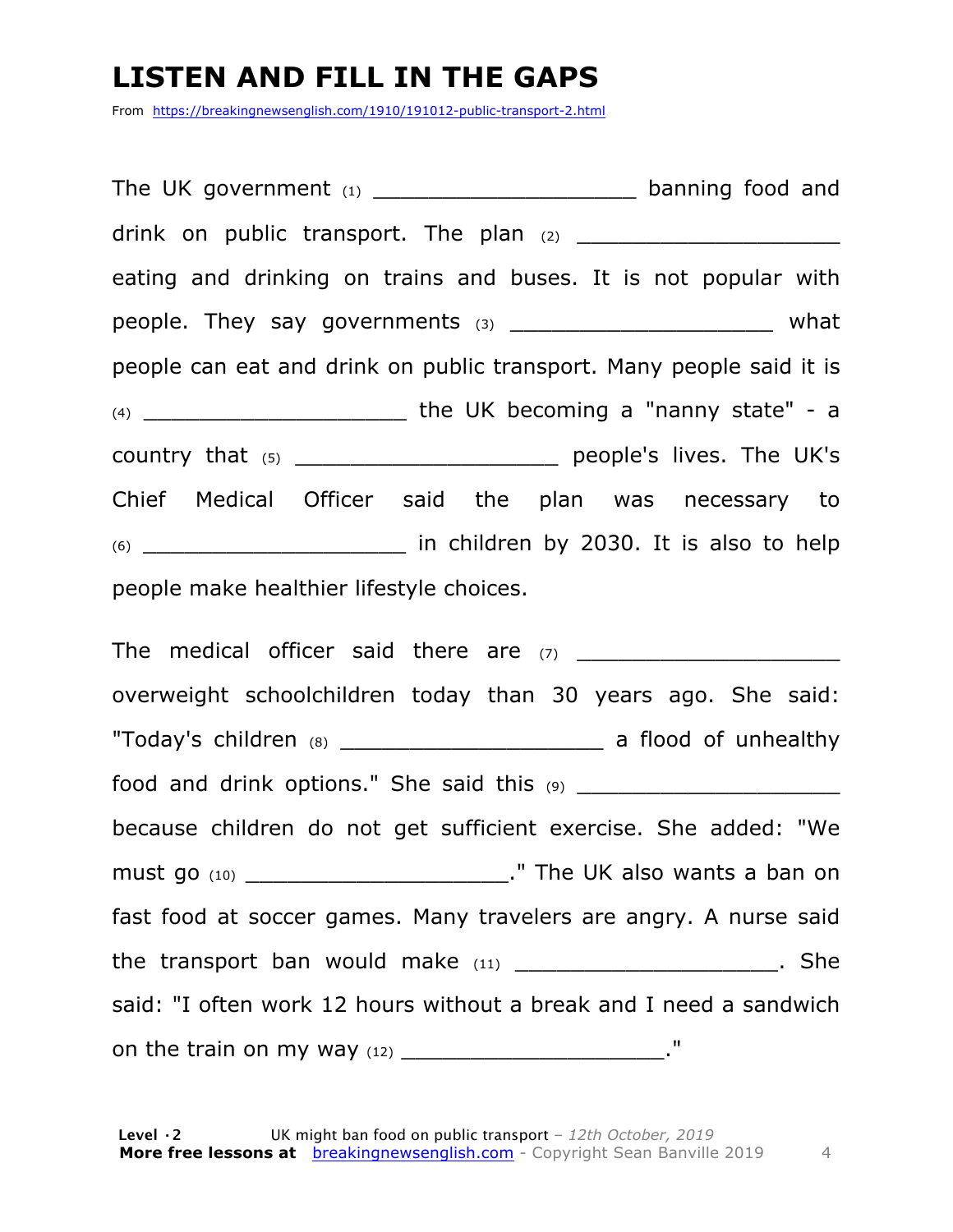# **PUT A SLASH ( / )WHERE THE SPACES ARE**

From https://breakingnewsenglish.com/1910/191012-public-transport-2.html

TheUKgovernmentisthinkingaboutbanningfoodanddrinkonpublictra nsport.Theplanistobaneatinganddrinkingontrainsandbuses.Itisnotp opularwithpeople.Theysaygovernmentsshouldnotcontrolwhatpeopl ecaneatanddrinkonpublictransport.Manypeoplesaiditisanexampleo ftheUKbecominga"nannystate"-acountrythatwantstocontrolpeopl e'slives.TheUK'sChiefMedicalOfficersaidtheplanwasnecessarytohel phalveobesityinchildrenby2030.Itisalsotohelppeoplemakehealthier lifestylechoices.Themedicalofficersaidtherearetwotimesmoreoverw eightschoolchildrentodaythan30yearsago.Shesaid:"Today'schildre naredrowninginafloodofunhealthyfoodanddrinkoptions."Shesaidthi sismadeworsebecausechildrendonotgetsufficientexercise.Sheadde d:"Wemustgofurtherandfaster."TheUKalsowantsabanonfastfoodats occergames.Manytravelersareangry.Anursesaidthetransportbanwo uldmakeherlifeworse.Shesaid:"Ioftenwork12hourswithoutabreaka ndIneedasandwichonthetrainonmywayhomefromwork."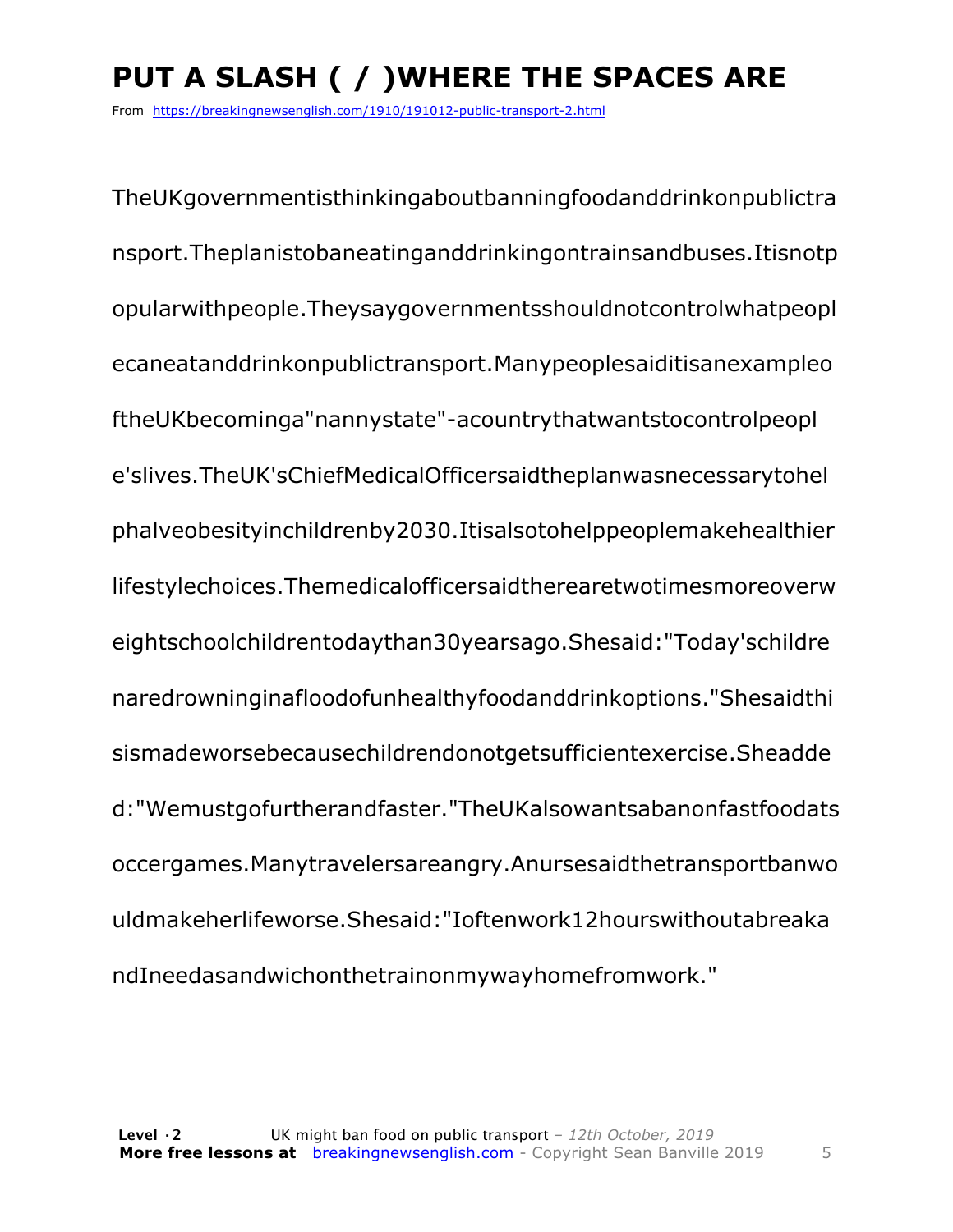## **PUBLIC TRANSPORT SURVEY**

From https://breakingnewsenglish.com/1910/191012-public-transport-4.html

Write five GOOD questions about public transport in the table. Do this in pairs. Each student must write the questions on his / her own paper.

When you have finished, interview other students. Write down their answers.

|      | STUDENT 1 | STUDENT 2 | STUDENT 3 |
|------|-----------|-----------|-----------|
| Q.1. |           |           |           |
| Q.2. |           |           |           |
| Q.3. |           |           |           |
| Q.4. |           |           |           |
| Q.5. |           |           |           |

- Now return to your original partner and share and talk about what you found out. Change partners often.
- Make mini-presentations to other groups on your findings.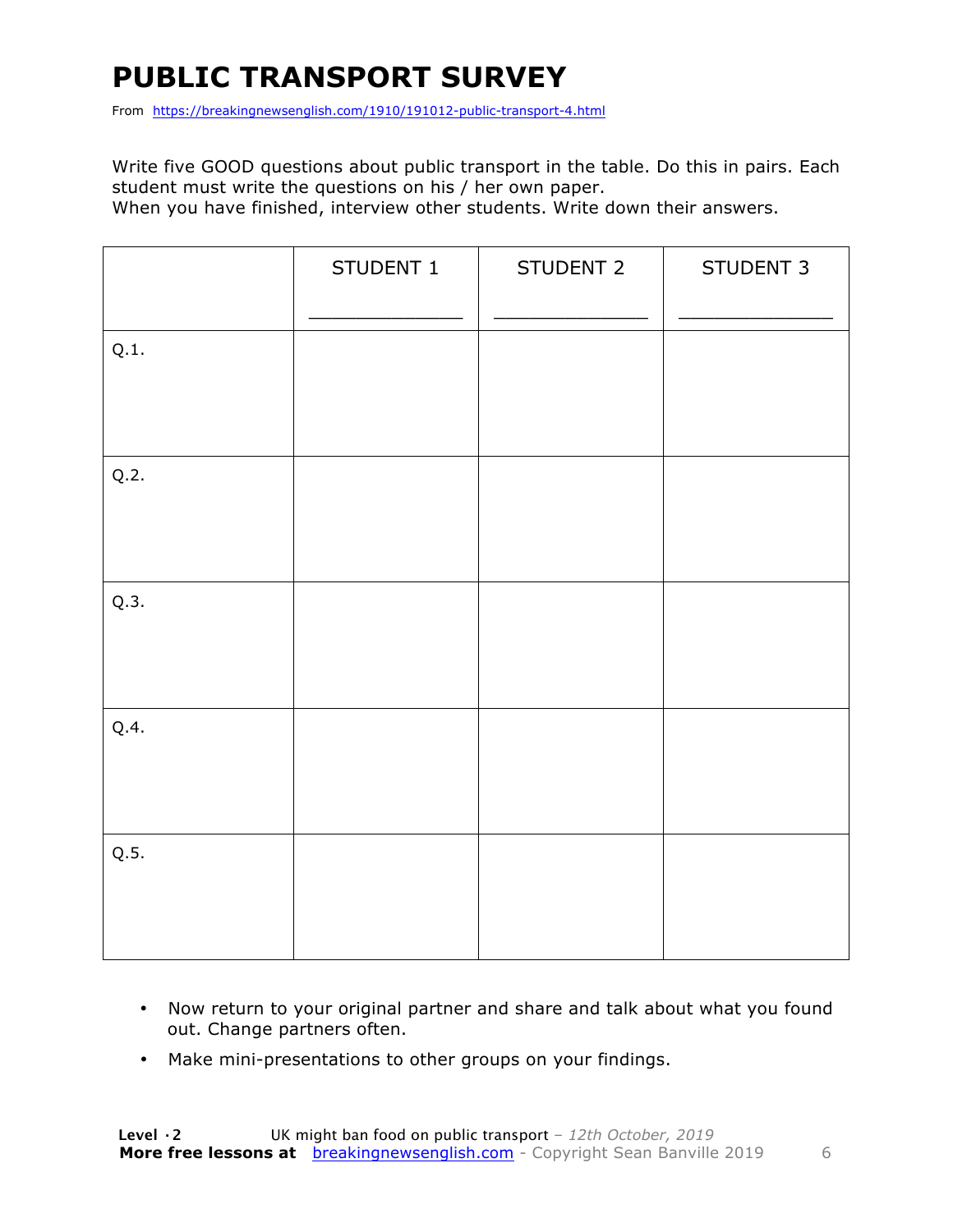#### **WRITE QUESTIONS & ASK YOUR PARTNER(S)**

Student A: Do not show these to your speaking partner(s).

| a) |  |  |
|----|--|--|
| b) |  |  |
| c) |  |  |
| d) |  |  |
| e) |  |  |
| f) |  |  |

*UK might ban food on public transport – 12th October, 2019* More free lessons at breakingnewsenglish.com

#### **WRITE QUESTIONS & ASK YOUR PARTNER(S)**

-----------------------------------------------------------------------------

Student B: Do not show these to your speaking partner(s).

| a) |  |  |
|----|--|--|
| b) |  |  |
| c) |  |  |
| d) |  |  |
| e) |  |  |
| f) |  |  |
|    |  |  |